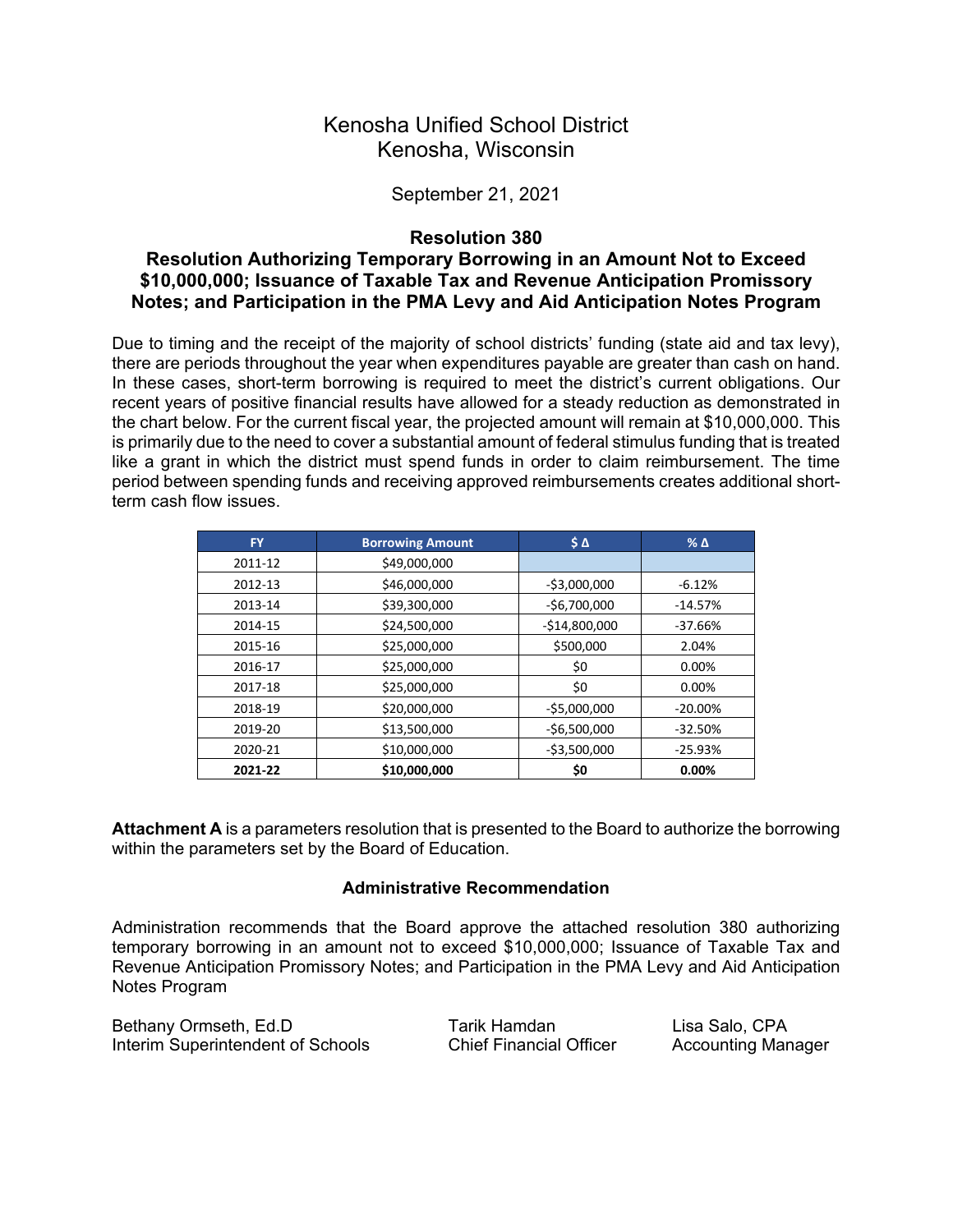### **RESOLUTION AUTHORIZING TEMPORARY BORROWING IN AN AMOUNT NOT TO EXCEED \$10,000,000; ISSUANCE OF TAXABLE TAX AND REVENUE ANTICIPATION PROMISSORY NOTES; AND PARTICIPATION IN THE PMA LEVY AND AID ANTICIPATION NOTES PROGRAM**

WHEREAS, the Kenosha School District No. 1, Kenosha County, Wisconsin (the "District"), is temporarily in need of funds in the amount not to exceed \$10,000,000 to meet the immediate expenses of operating and maintaining the public instruction in the District during the current school year and in anticipation of taxes, state aids, income, revenue, cash receipts and other monies to be received by the District for the current school year;

WHEREAS, school districts are authorized by the provisions of Section 67.12(8)(a)1, Wisconsin Statutes, to borrow money and issue tax and revenue anticipation promissory notes for such public purposes;

WHEREAS, the School Board deems it necessary and in the best interest of the District that funds be borrowed and tax and revenue anticipation promissory notes be issued pursuant to the provisions of Section 67.12(8)(a)1, Wisconsin Statutes;

WHEREAS, due to certain provisions contained in the Internal Revenue Code of 1986, as amended, it is necessary to issue such tax and revenue anticipation promissory notes on a taxable rather than tax-exempt basis;

WHEREAS, in accordance with Section 67.12(8)(a)1, Wisconsin Statutes, the total amount borrowed shall be for the purpose of meeting the immediate expenses of operating and maintaining the public instruction in the District during the current school year, shall not exceed one-half of the estimated receipts for the operation and maintenance of the District for the current school year as heretofore certified by the District Clerk, and the loan shall not extend beyond November 1 of the next school year;

WHEREAS, prior to the issuance of its taxable tax and revenue anticipation promissory notes, the District will have voted the tax for the operation and maintenance of the schools of the District for the current school year to be collected on the next tax roll;

WHEREAS, to the best of the knowledge, information and belief of the School Board, the District complies with the revenue limits set forth in Sections 121.91 and 121.92, Wisconsin Statutes;

WHEREAS, Section 66.0301(2), Wisconsin Statutes authorizes any municipality, including a school district, to contract with other municipalities for the receipt or furnishing of services or the joint exercise of any power or duty required or authorized by law;

WHEREAS, the School Board hereby finds and determines that it is in the best interests of the District to participate in the PMA Levy and Aid Anticipation Notes Program (the "Program"), the terms and provisions of which are described in the Master Indenture of Trust (the "Master Indenture"), and a Supplemental Indenture of Trust (the "Supplemental Indenture") to be entered into with a trustee to be named in the Approving Certificate (defined below) (the "Trustee") (collectively, the Master Indenture and the Supplemental Indenture shall be referred to as the "Indenture"); and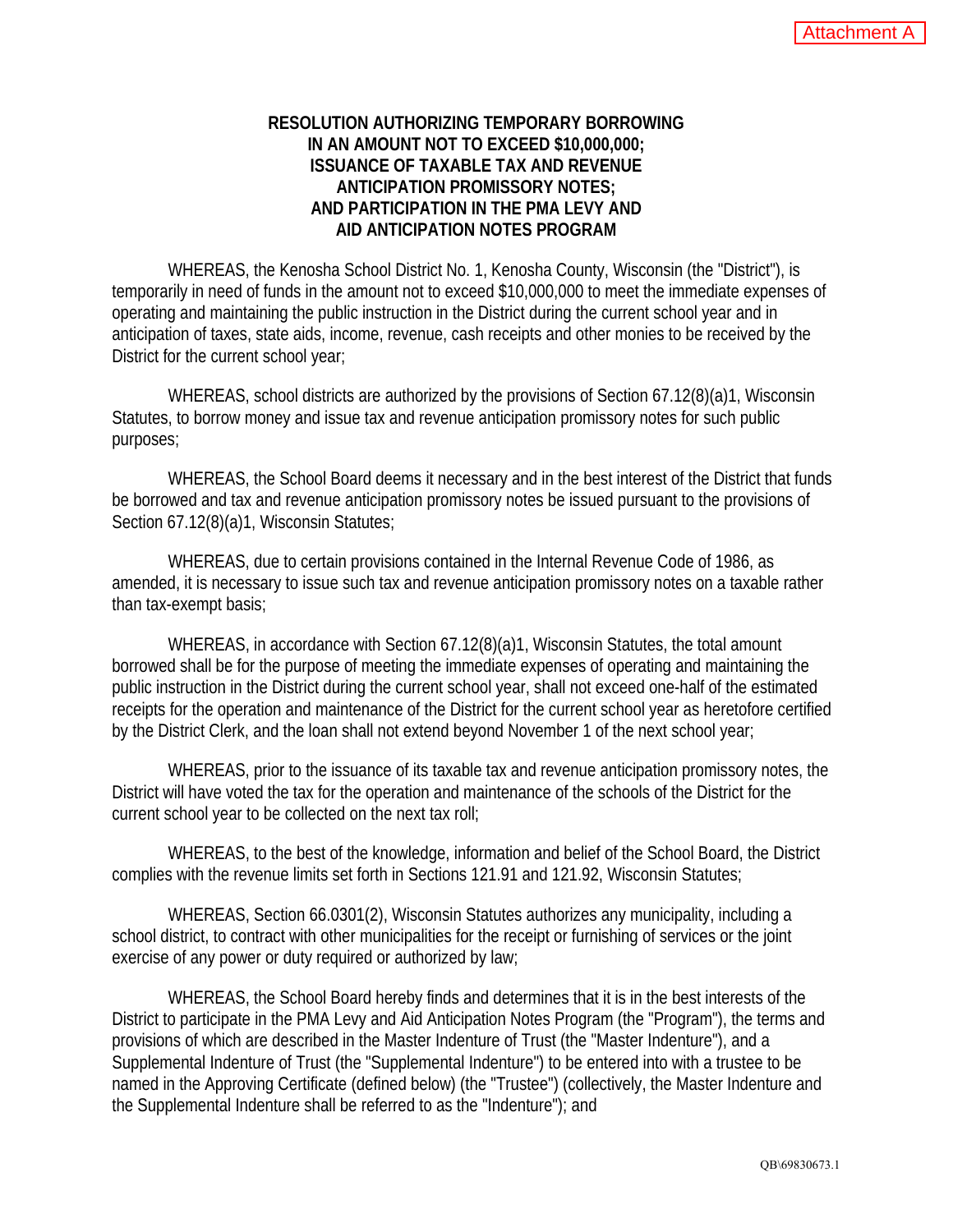WHEREAS, under the Program, participating school districts will issue one or more series of tax and revenue anticipation promissory notes. Said notes may be grouped with a related series of notes of the District and will underlie corresponding series of note participations (the "Participations", and each series a "Series of Participations") that will be issued under the Master Indenture and a separate Supplemental Indenture relating to each Series of Participations.

NOW, THEREFORE, BE IT RESOLVED by the School Board of the District that:

1. **Authorization**. For the purpose of meeting the immediate expenses of operating and maintaining the public instruction of the District during the current school year and in anticipation of taxes, state aids, income, revenue, cash receipts and other monies to be received by the District in its general fund for the current school year, there shall be borrowed, pursuant to Section 67.12(8)(a)1, Wisconsin Statutes, an aggregate principal sum not to exceed \$10,000,000 ("Maximum Amount"). To the extent the District has a policy regarding borrowing that has requirements that are not met by participating in the Program, such policy requirements are hereby waived.

2. **Terms of the Notes**. To evidence such borrowing, the District President and District Clerk are hereby authorized, empowered and directed to make, execute, issue, sell and deliver to the Trustee, for and on behalf of the District, its Taxable Tax and Revenue Anticipation Promissory Notes (collectively, the "Notes") payable to the Trustee or its designee, in one or more series, in substantially the form attached hereto as Appendix A-1.

The Notes shall be issued in the District's name, in one or more series, pursuant to the terms stated in the Master Indenture and a related Supplemental Indenture. The aggregate sum of the District's Notes shall not exceed the Maximum Amount.

Each series of Notes may be issued in conjunction and grouped with the notes of one or more other school districts participating in the Program to underlie a Series of Participations. In all cases, the obligation of the District to make payments on or in respect to its Notes is a several and not a joint obligation of the District and is strictly limited to the District's repayment obligation for its Notes under this Resolution.

The Notes shall be dated as of their date of issuance; shall bear interest from their dated date until paid; and shall mature on or before October 28, 2022. Interest on the Notes shall be paid at maturity. The Notes shall bear interest at a rate per annum such that the net interest cost of the Notes shall not exceed 1.50%.

3. **Redemption Provisions**. The Notes are not subject to optional redemption.

4. **Sale of Note; Execution of Note Purchase Agreement and Approving Certificate.**  Either the District Administrator or Chief Financial Officer of the District (each, a "Financial Officer") or, in the absence of the Financial Officer, the President or Clerk of the District or those authorized by law to act on their behalf (the "District Officer") are hereby authorized and directed to negotiate, on behalf of the District, with the purchaser of the Notes (the "Underwriter"), in its capacity as Underwriter and PMA Securities, Inc., in its capacity as administrative agent for the District under the Program ("Administrative Agent"), an amount, interest rate, and maturity date for each series of Notes issued under the Program and other matters related to the financing, subject to the limitations provided herein or in the Master Indenture.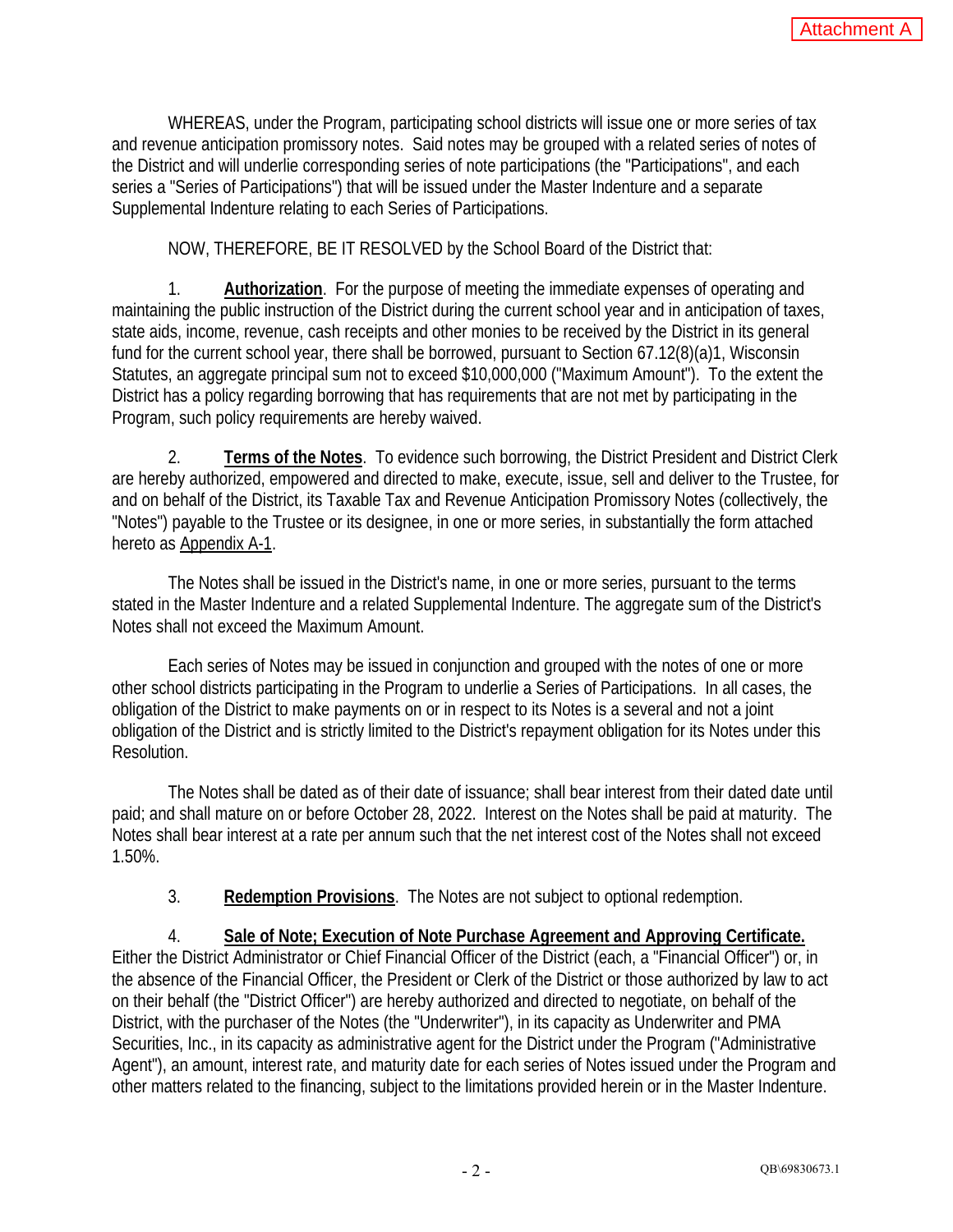The difference between the issue price of the Notes and the purchase price to be paid to the District (which amount constitutes compensation paid to the Underwriter) shall not exceed \$1 for every \$1,000 of principal amount of Notes issued.

This School Board authorizes and directs the Financial Officer or District Officer to execute and deliver, in the name and on behalf of the District, an Approving Certificate in substantially the form attached hereto as Appendix B-1 (the "Approving Certificate") and a separate note purchase agreement for each series of Notes.

The execution of the Approving Certificate and the note purchase agreement by the Financial Officer or the District Officer shall constitute and evidence full approval by the School Board of such documents.

5. **Program Approval; Execution of Supplemental Indenture**. The form of Master Indenture and a form of Supplemental Indenture presented at this meeting are hereby acknowledged.

The District Officer, or the Administrative Agent on behalf of the District, are hereby authorized and directed to execute, deliver and enter in to, in the name and on behalf of the District, the Master Indenture and any Supplemental Indenture with respect to each Series of Participations that the Notes underlie with a trustee named in the Approving Certificate. The Master Indenture and each Supplemental Indenture shall be in substantially the forms presented to this meeting, with such changes not inconsistent with this Resolution as the District Officer shall approve. The execution of the Master Indenture and any Supplemental Indenture by the District Officer or the Administrative Agent (as modified by such officers or agent prior to execution) shall constitute and evidence full approval by the School Board of such documents.

6. **Disposition of Proceeds of Notes**. The proceeds of the Notes (the "Note Proceeds") shall be applied as described in the Master Indenture and the related Supplemental Indenture for the Series of Participations that the Notes underlie.

The Note Proceeds shall be deposited into the District's Proceeds Subaccount and a subaccount of the Cost of Issuance Fund, established by the Trustee for each Series of Participations that the Notes underlie pursuant to the Master Indenture and in amounts determined by the Administrative Agent. Amounts on deposit in the Costs of Issuance Fund shall be expended as determined by the Administrative Agent and in accordance with the terms of the Master Indenture and related Supplemental Indenture. Amounts on deposit in the Proceeds Subaccount shall be used as set forth in the Master Indenture and related Supplemental Indenture. The Proceeds Subaccount and the subaccount of the Costs of Issuance Fund are deemed to be the "borrowed money fund" for the Notes for purposes of Section 67.10(3), Wisconsin Statutes.

The Note Proceeds shall be used solely for the purposes for which borrowed (or for the payment of the principal of and/or interest on the Notes). Note Proceeds may be temporarily invested in legal investments until needed.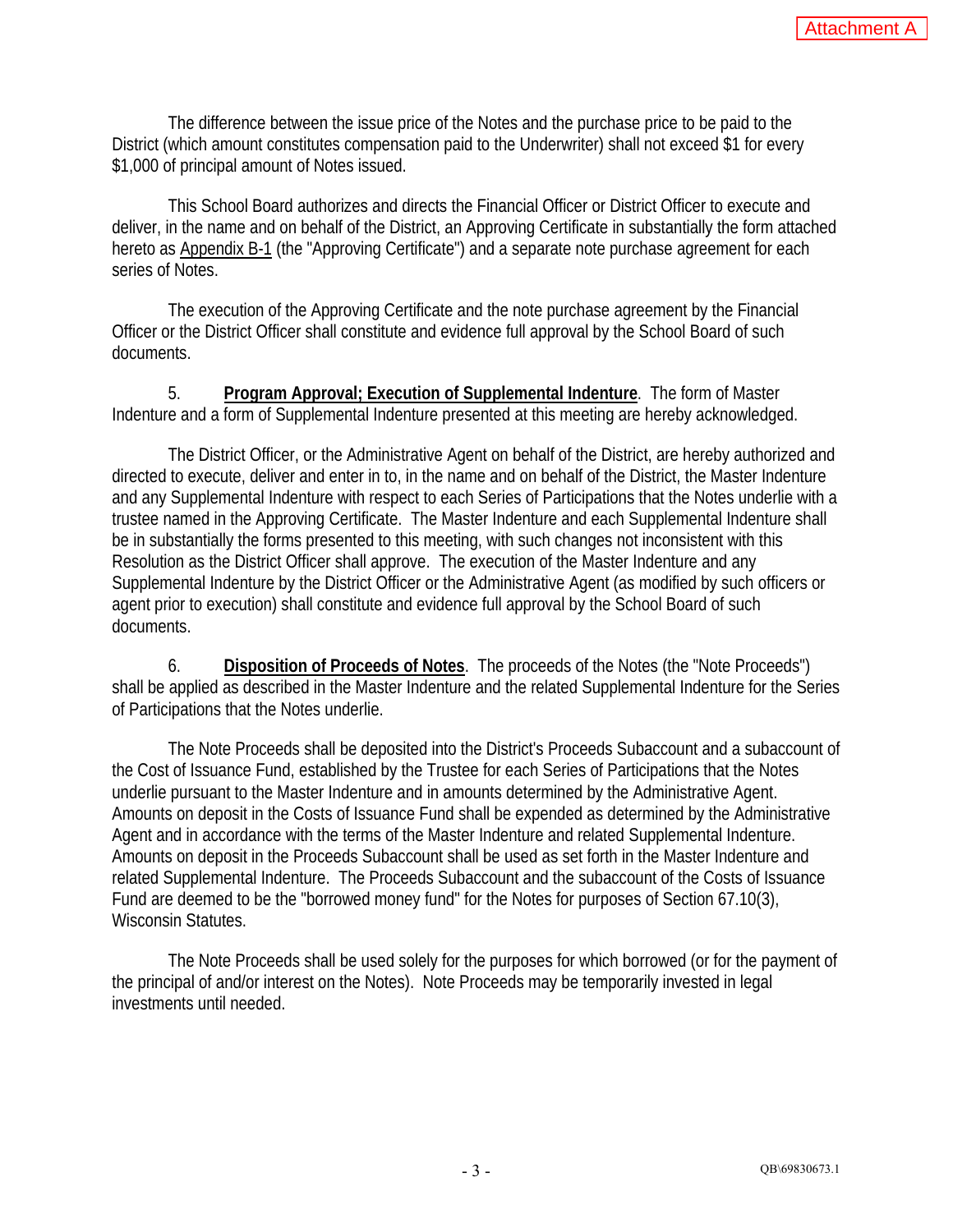7. **Irrepealable Tax; Segregated Fund; Compliance With Revenue Limits**. The Notes shall not be issued until the tax for operating and maintaining the schools operated by the District for the current school year has been voted to be collected on the next tax roll. So long as the Notes, or interest thereon, remain unpaid, the aforesaid tax for operation and maintenance of the District (including the amount budgeted to pay interest on the Notes) shall be and continues to be irrepealable. The District shall segregate in a special fund (hereinafter called the "Debt Service Fund"), tax monies and other available revenues received for operation and maintenance of the District sufficient to pay the principal of and interest on the Notes, at the times and in the amounts provided in the Approving Certificate. The Debt Service Fund shall be used for the sole purpose of paying the principal of and interest on the Notes. Any accrued interest received at the time of delivery of any Notes shall be paid over to the Debt Service Fund. If there shall be insufficient sums in the Debt Service Fund to meet such payments, the District shall promptly pay the same when due from other monies available in or attributable to the current school year. This covenant specifically includes monies (for example, deferred tax and state aid payments) attributable to the current school year which are not received prior to the end of the current school year. The District complies with and covenants to continue to comply with the revenue limits set forth in Sections 121.91 and 121.92, Wisconsin Statutes.

8. **Impoundment Date**. The District agrees to the establishment and maintenance of the Payment Account as a special fund of the District related to the Notes (the "Payment Account") by the Trustee under the Master Indenture as the responsible agent to maintain such fund until the payment of the principal of the Notes and the interest thereon. Prior to the maturity of each Note, on a date set forth in the Supplemental Indenture (the "Impoundment Date"), the District agrees to cause to be deposited directly in a subaccount of the Payment Account relating to each series of Notes an amount sufficient to pay all of the principal of and interest due with respect to each Note at maturity. The Administrative Agent, on behalf of the District, is authorized to approve the determination of the Impoundment Date.

In the event that on the Impoundment Date the District has not received sufficient unrestricted revenues to permit the deposit into the Payment Account of the full amount due, then the amount of any deficiency shall be satisfied and made up from any other monies of the District lawfully available for the payment of the principal of the series of Notes and the interest thereon, as and when such other monies are received or are otherwise legally available, in the following order of priority: *first*, to satisfy any deficiency attributable to the first series of Notes issued; and *second*, to satisfy any deficiency attributable to the second series of Notes issued, if any. As used in this Resolution, the term "unrestricted revenues" shall mean all taxes, state aids, income, revenue (including, but not limited to, revenue from the state and federal governments), cash receipts, and other monies, intended as receipts for the general fund of the District attributable to the current school year and which are generally available for the payment of current expenses and other obligations of the District.

9. **Execution of the Notes; Authentication; Appointment of Acting Officers**. The Notes shall be executed on behalf of the District by the District President and District Clerk, or others authorized under Section 120.05, Wisconsin Statutes and herein to sign on their behalf, sealed with its official or corporate seal, if any, and delivered to the Trustee upon payment to the District of the purchase price thereof, plus any accrued interest to the Closing. Either or both of the signatures of the officers may be imprinted on the Notes in lieu of the manual signature of such officer, so long as the Trustee authenticates the Notes. In the event that any of the officers whose signatures appear on the Notes shall cease to be such officers before the delivery of the Notes, such signatures shall, nevertheless, be valid and sufficient for all purposes to the same extent as if they had remained in office until such delivery. In accordance with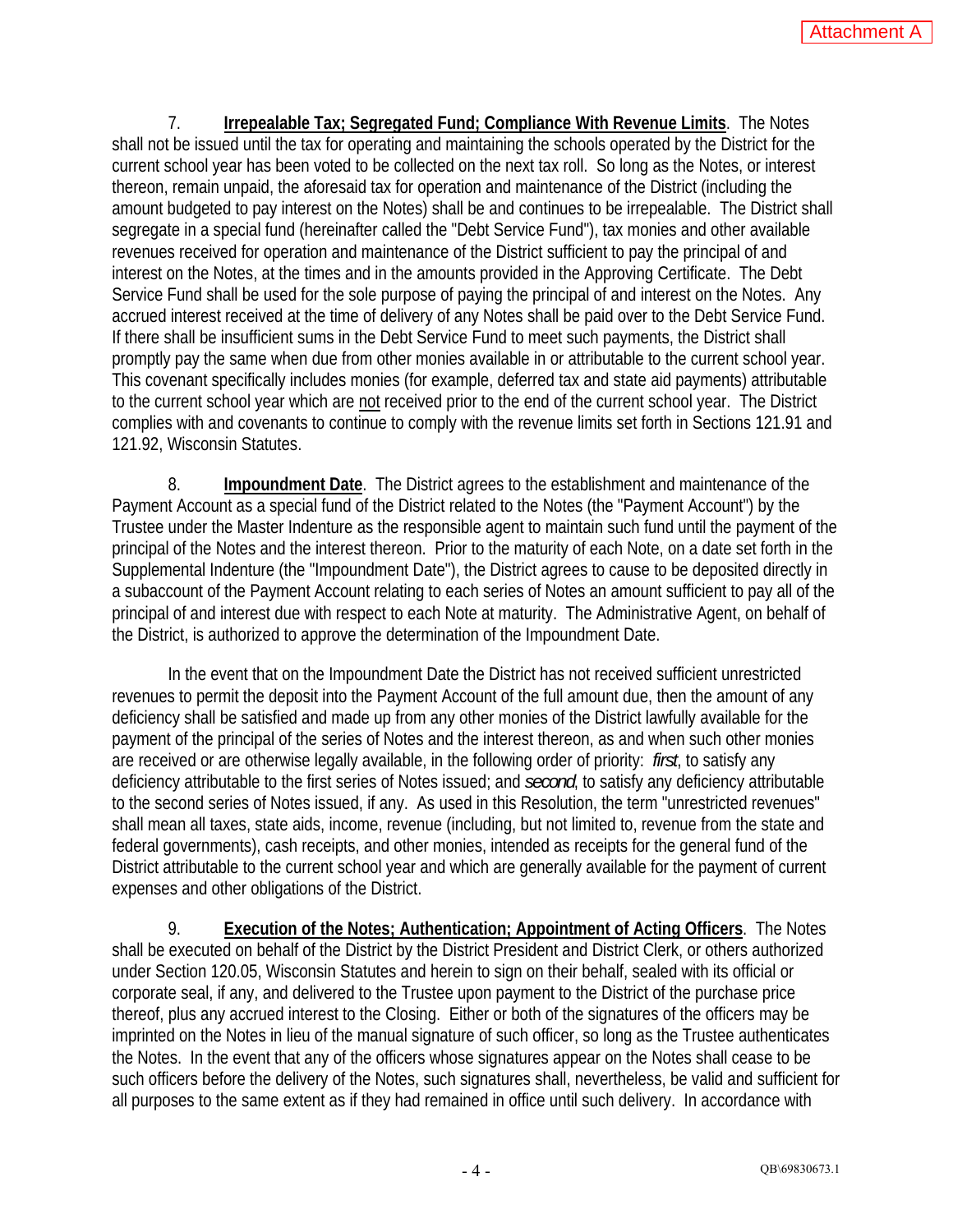Section 120.05(3), Wisconsin Statutes, the School Board hereby appoints any one of its members to discharge the duties of the District Clerk as Acting District Clerk in connection with the issuance of the Notes in the event the District Clerk is unable to discharge such duties due to disability or absence.

10. **Trustee**. Pursuant to the Approving Certificate, the Financial Officer or the District Officer shall appoint the Trustee that will serve as trustee under the Master Indenture and each Supplemental Indenture and as fiscal agent, paying agent, registrar, and authenticating agent for the Notes.

The District directs and authorizes the payment by the Trustee of the interest on and principal of any and all Notes when such become due and payable, from the Payment Account held by the Trustee in the name of the District in the manner set forth in the Master Indenture. The District hereby covenants to deposit funds in such account and fund subaccount, as applicable, at the time and in the amount specified herein to provide sufficient monies to pay the principal of and interest on any and all Notes on the day or days on which they mature. Payment of any and all Notes shall be in accordance with the terms of the applicable series of Notes and this Resolution.

The District further agrees to indemnify, to the extent permitted by law and without making any representation as to the enforceability of this covenant, and save the Trustee, its directors, officers, employees, and agents harmless against any liabilities which it may incur in the exercise and performance of its powers and duties under the Master Indenture and any Supplemental Indenture, including but not limited to, costs and expenses incurred in defending against any claim or liability, which are not due to its negligence or default.

11. **Representations and Covenants; Events of Default.** The District makes the representations and covenants set forth in the Master Indenture. The District acknowledges, approves, and confirms the Events of Default and the remedies therefore as described in the Master Indenture.

12. **Deposit of Notes; Registration and Transfer**. The Notes shall be issued and deposited with the Trustee and shall be registered and transferred as provided in the Master Indenture.

13. **Sale of Participations**. Each Series of Participations shall be sold to the Underwriter, in accordance with the terms of the note purchase agreement relating to the series of Notes that underlie said Series of Participations.

14. **Official Statement**. The District authorizes and approves the use of District information pertinent to the Program, as provided by the District to the Administrative Agent, the Underwriter and any disclosure counsel, in each offering document prepared by the Administrative Agent and distributed by the Underwriter in connection with the sale and issuance of each Series of Participations. The Financial Officer or District Officer are hereby authorized to approve the Preliminary Official Statement with respect to the Participations and deem the Preliminary Official Statement "final" as of its date for purposes of SEC Rule 15c2-12 promulgated by the Securities Exchange Commission pursuant to the Securities and Exchange Act of 1934 (the "Rule"). All actions taken by the Financial Officer and/or Business Officer or other officers of the District in connection with the preparation of such Preliminary Official Statement and any addenda to it or Final Official Statement are hereby ratified and approved. In connection with the delivery of the Notes, the appropriate District official shall certify the Preliminary Official Statement and any addenda or Final Official Statement. The District Clerk shall cause copies of the Preliminary Official Statement and any addenda or Final Official Statement to be distributed to the Underwriter.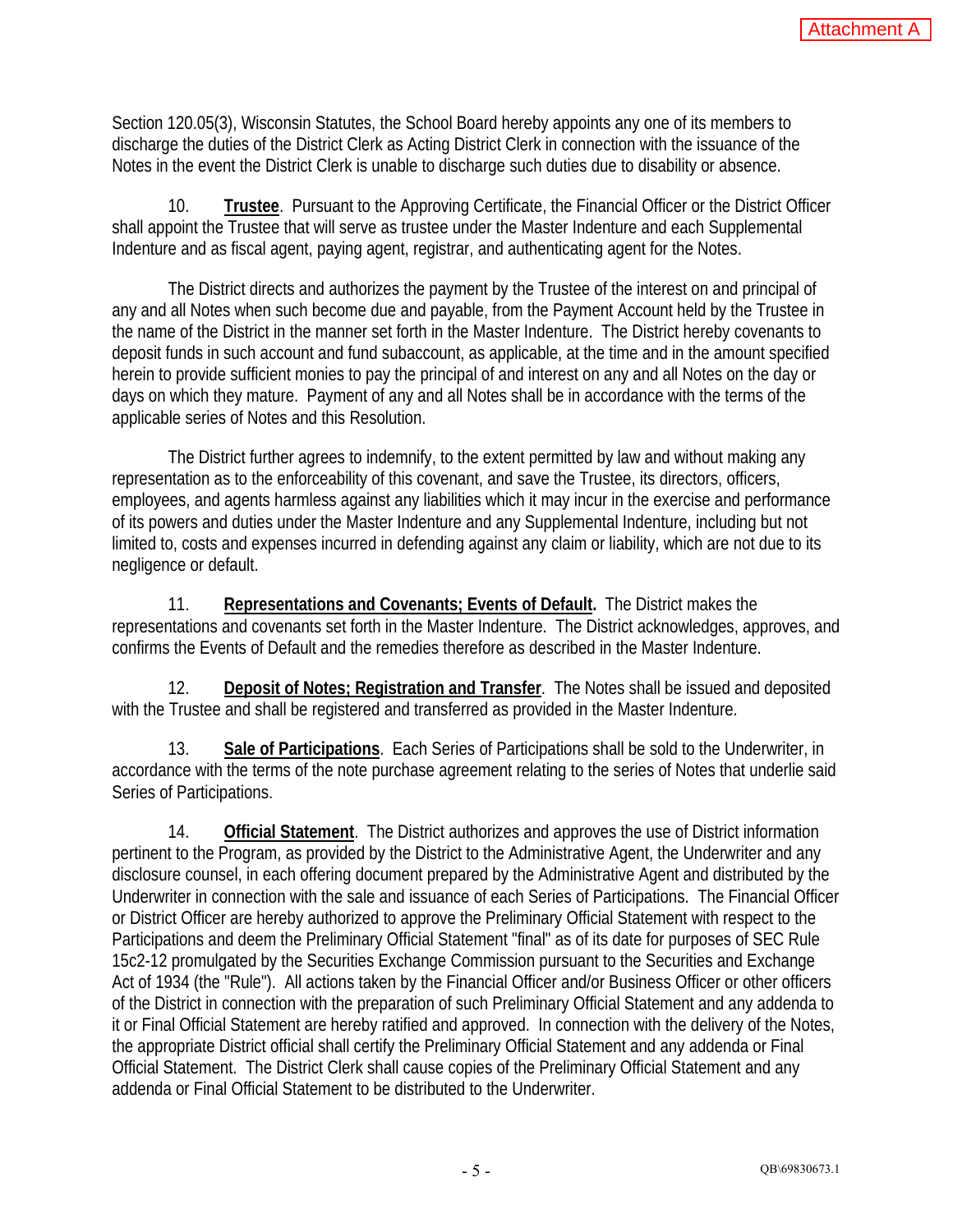15. **Undertaking to Provide Continuing Disclosure**. If required under the Rule, this Section constitutes the written undertaking required by the Rule. If required under the Rule, this undertaking is intended for the benefit of the holders of the Notes and shall be enforceable by the Trustee on behalf of such holders (provided that the holders' and Trustee's right to enforce the provisions of this undertaking shall be limited to a right to obtain specific performance of the District's obligations hereunder and any failure by the District to comply with the provisions of this undertaking shall not be an event of default with respect to the Notes). Capitalized terms used in this Section and not otherwise defined in this Resolution shall have the meanings assigned such terms in Appendix C-1.

If required under the Rule, the District undertakes to provide Material Event Notices as provided in this Section. If a Material Event occurs while any Notes are outstanding, the District shall provide or cause to be provided a Material Event Notice in a timely manner not in excess of 10 business days to the MSRB through the Electronic Municipal Market Access System available at www.emma.msrb.org in an electronic format prescribed by the MSRB. Each Material Event Notice shall be so captioned and shall prominently state the date, title and CUSIP numbers of the Participations. Unless otherwise required by law and subject to technical and economic feasibility, the District shall employ such methods of information transmission as shall be requested or recommended by the designated recipients of the District's information.

The District's continuing obligation hereunder to provide Material Event Notices shall terminate immediately once the Notes no longer are outstanding. This Section, or any provision hereof, shall be null and void in the event that the District delivers to the MSRB an opinion of nationally recognized bond counsel to the effect that those portions of the Rule which require this Section, or any such provision, are invalid, have been repealed retroactively or otherwise do not apply to the Notes. This Section may be amended without the consent of the Noteholders, but only upon the delivery by the District to the MSRB of the proposed amendment and an opinion of nationally recognized bond counsel to the effect that such amendment, and giving effect thereto, will not adversely affect the compliance of this Section and by the District with the Rule.

16. **Approval of Actions; Administrative Agent**. All actions previously taken by the officers and agents of the District or this School Board with respect to the sale and issuance of the Notes and participation in the Program are hereby approved, confirmed, and ratified. The officers and agents of the District are hereby authorized and directed, for and in the name and on behalf of the District, to do any and all things, take any and all actions, and execute any and all certificates, agreements, and other documents which any of them may deem necessary or advisable to consummate the lawful issuance and delivery of the Notes, or the related transactions, in accordance with this Resolution.

The District hereby authorizes, approves, and directs the Administrative Agent to do any and all things, take any and all actions, and execute any and all certificates, agreements, or other Program documents on behalf of the District as may be directed under the Master Indenture, a Supplemental Indenture, or any other Program documents.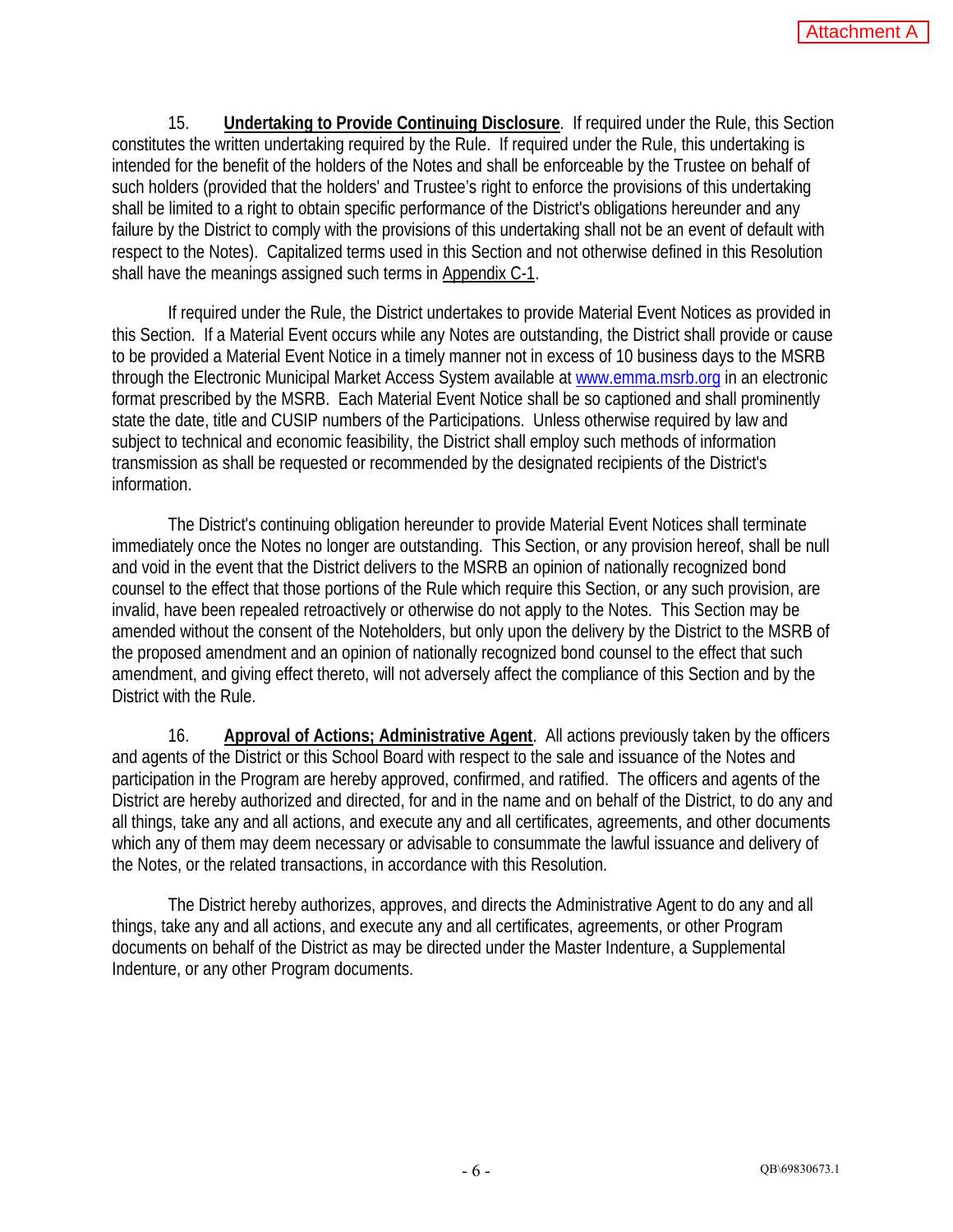17. **Conflicting Resolutions; Severability; Effective Date**. All prior resolutions, rules or other actions of the School Board or any parts thereof in conflict with the provisions hereof shall be, and the same are, hereby rescinded insofar as the same may so conflict. In the event that any one or more provisions hereof shall for any reason be held to be illegal or invalid, such illegality or invalidity shall not affect any other provisions hereof. The foregoing shall take effect immediately upon adoption and approval in the manner provided by law.

Adopted by a recorded roll call vote of \_\_\_\_ ayes and \_\_\_\_ nays on September 21, 2021.

By:

District President

(SEAL)

And:

District Clerk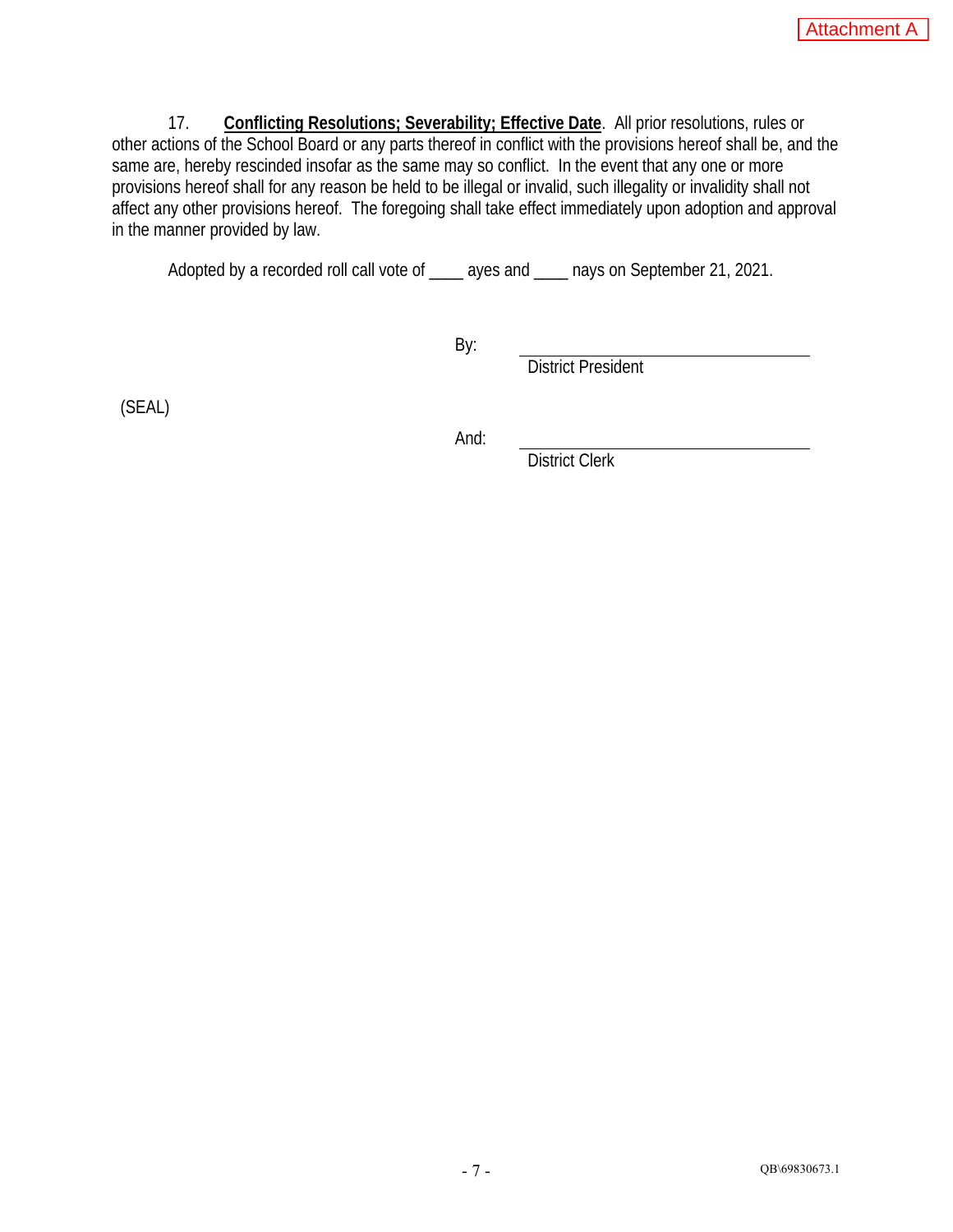### **APPENDIX A-1**

### Form of Note

| R-                       |                      |                                                            |                  |
|--------------------------|----------------------|------------------------------------------------------------|------------------|
|                          |                      |                                                            |                  |
|                          |                      | KENOSHA SCHOOL DISTRICT NO. 1<br>KENOSHA COUNTY, WISCONSIN |                  |
|                          |                      | TAXABLE TAX AND REVENUE ANTICIPATION PROMISSORY NOTE       |                  |
|                          |                      |                                                            |                  |
| <b>Interest Rate</b>     | <b>Maturity Date</b> | Original Issue Date                                        | Impoundment Date |
| %                        |                      |                                                            | 20               |
| <b>REGISTERED OWNER:</b> |                      | U.S. Bank National Association, as trustee                 |                  |
| PRINCIPAL AMOUNT:        | $($ \$               |                                                            | <b>DOLLARS</b>   |

FOR VALUE RECEIVED, the District designated above (the "District"), acknowledges itself to owe and promises to pay to the registered owner identified above, or registered assigns, on the Maturity Date set forth above, the Principal Amount specified above in lawful money of the United States of America, together with interest thereon from the Original Issue Date at the Interest Rate per annum specified above. The principal of and interest on this Note are to be paid upon surrender hereof at the principal corporate trust operations office of U.S. Bank National Association or its successor in trust (the "Trustee") pursuant to a Master Indenture of Trust (the "Master Indenture") and a Supplemental Indenture of Trust (the "Supplemental Indenture") (collectively, the Master Indenture and Supplemental Indenture shall be referred to as the "Indenture"). Interest shall be calculated on the basis of a 360-day year, consisting of twelve 30 day months, in like lawful money from the date hereof until the Maturity Date specified above, and if funds are not provided for payment on the Maturity Date, funds shall be provided thereafter on the basis of a 360 day year for actual days elapsed until payment in full of said Principal Amount. Both the principal of and interest on this Note shall be payable only to the registered owner hereof upon surrender of this Note as the same shall fall due; *provided, however,* that no interest shall be payable for any period after the Maturity Date during which the owner hereof fails to properly present this Note for payment. If the District fails to pay this Note when due, including the interest component of this Note on the date of such payment, this Note shall become a Defaulted Note (as defined and with consequences set forth in the Indenture).

The Note is not subject to optional redemption prior to maturity.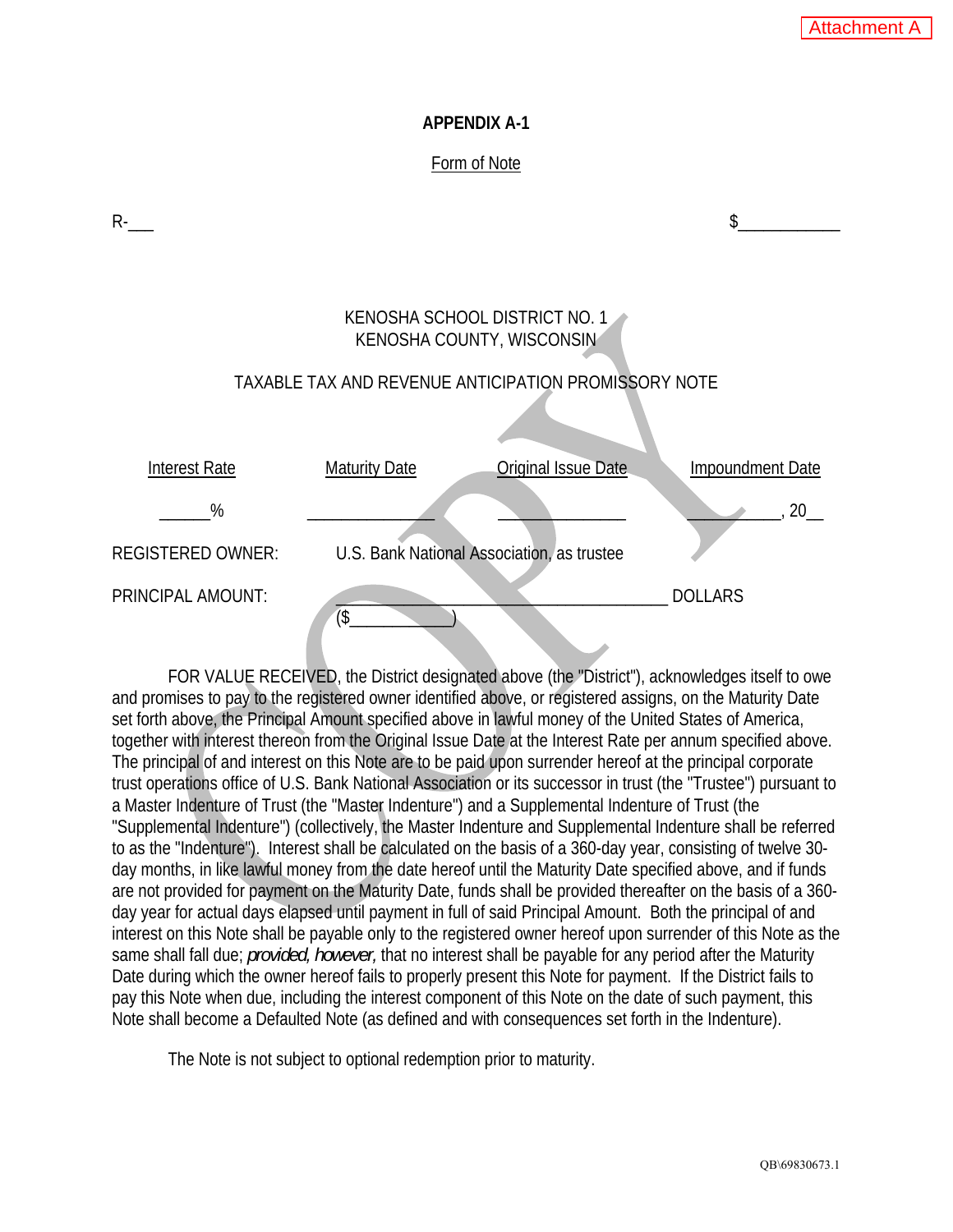It is hereby certified, recited, and declared that this Note (the "Note") is one of an issue of Notes aggregating the principal amount of \$\_\_\_\_\_\_\_\_\_\_, all of which are of like tenor, except as to denomination, interest rate and maturity date, authorized, executed, and delivered pursuant to and by authority of a resolution of the governing body of the District duly adopted heretofore, under and by authority of Section 67.12(8)(a)1, Wisconsin Statutes (the "Note Resolution"), to all of the provisions and limitations of which the owner of this Note, by acceptance hereof, assents and agrees.

The District has voted an irrepealable tax for operating and maintaining the schools. As security for the payment of the principal of and interest on the Note, the District shall segregate in a special fund such tax monies and other available revenues received for operation and maintenance of the District sufficient to pay the principal of and interest on the Notes. Said special fund shall be used for the sole purpose of paying the principal of and interest on the Note.

This Note is transferable, as provided by the Note Resolution, only upon the books of the District kept at the office of the Trustee, by the registered owner hereof in person or by its duly authorized attorney, upon surrender of this Note for transfer at the office of the Trustee, duly endorsed or accompanied by a written instrument of transfer in form satisfactory to the Trustee duly executed by the registered owner hereof or its duly authorized attorney, and upon payment of any tax, fee, or other governmental charge required to be paid with respect to such transfer, a fully registered Note will be issued to the designated transferee or transferees.

The District and the Trustee may deem and treat the registered owner hereof as the absolute owner hereof for the purpose of receiving payment of or on account of principal hereof and interest due hereon and for all other purposes, and the District and the Trustee shall not be affected by any notice to the contrary.

This Note shall not be valid or become obligatory for any purpose until the Certificate of Authentication and Registration hereon shall have been signed by the Trustee.

It is hereby certified that all of the conditions, things, and acts required to exist, to have happened, and to have been performed precedent to and in the issuance of this Note do exist, have happened, and have been performed in due time, form, and manner as required by the Constitution and statutes of the State of Wisconsin and that the amount of this Note, together with all other indebtedness of the District, does not exceed any limit prescribed by the Constitution or statutes of the State of Wisconsin.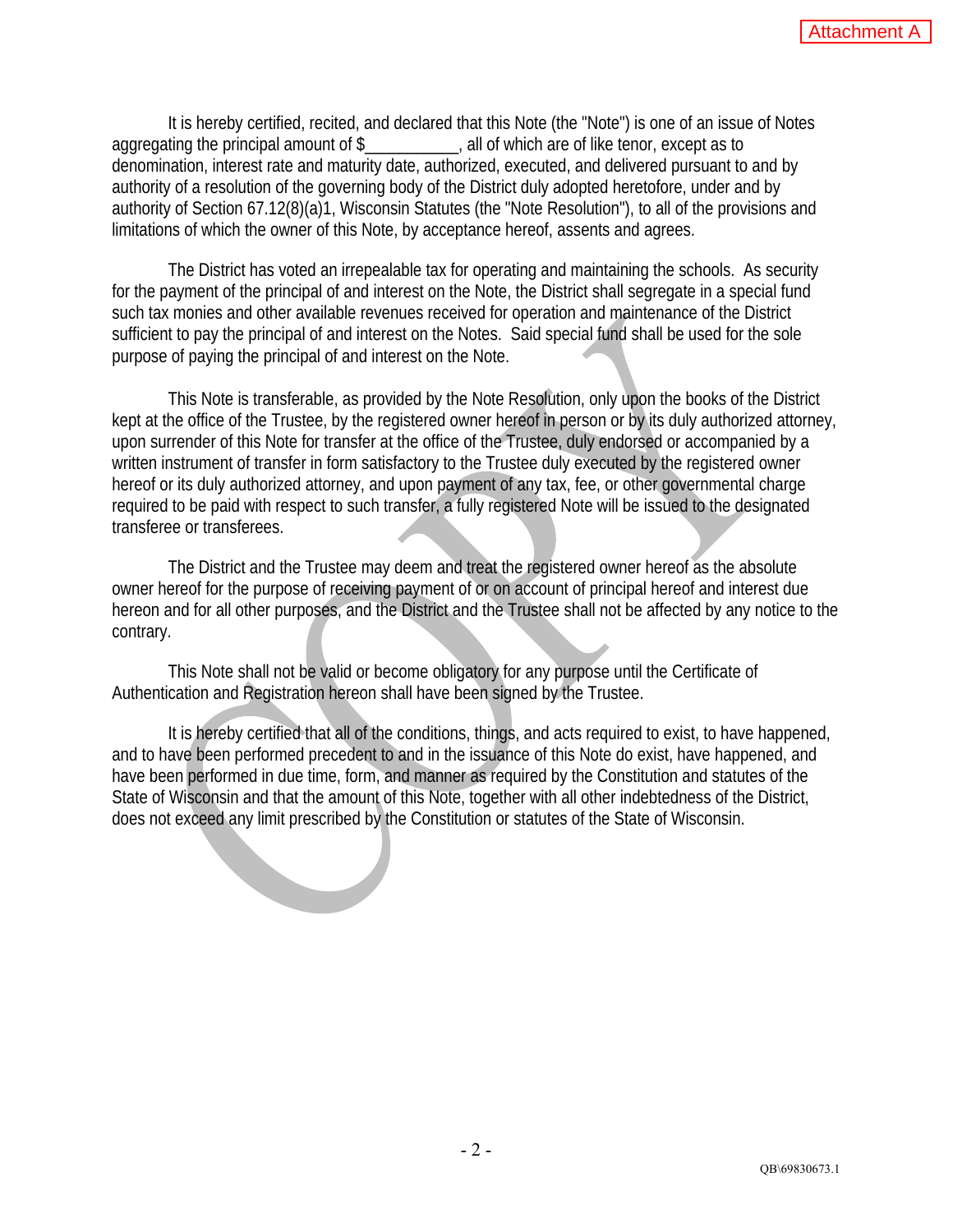IN WITNESS WHEREOF, the governing body of the District has caused this Note to be executed by the manual or facsimile signature of its President, countersigned by the manual or facsimile signature of its Clerk, and sealed with its corporate seal (or a facsimile thereof), if any, all as of the date of authentication set forth below.

KENOSHA SCHOOL DISTRICT NO. 1,

|        | KENOSHA COUNTY, WISCONSIN                                |
|--------|----------------------------------------------------------|
| (SEAL) | By_<br><b>District President</b><br>By<br>District Clerk |
|        |                                                          |
|        |                                                          |
|        |                                                          |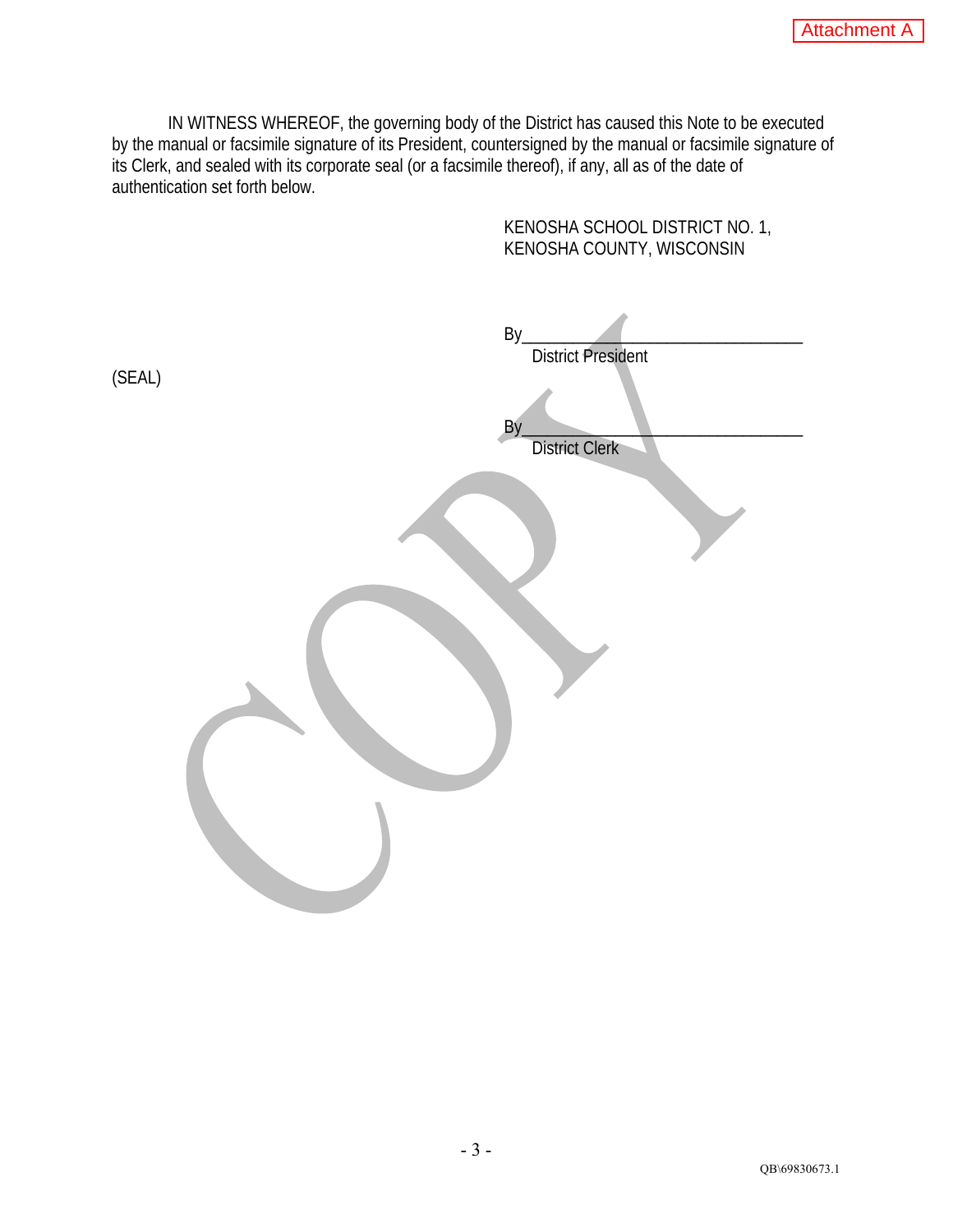# **CERTIFICATE OF AUTHENTICATION AND REGISTRATION**

This Note is the Note mentioned in the within-mentioned Note Resolution authenticated on the following date:

Authentication Date: \_\_\_\_\_\_\_\_\_\_\_\_\_\_\_\_\_\_\_\_\_\_\_\_.

| as Trustee                         |
|------------------------------------|
| By.<br><b>Authorized Signatory</b> |
|                                    |
|                                    |
|                                    |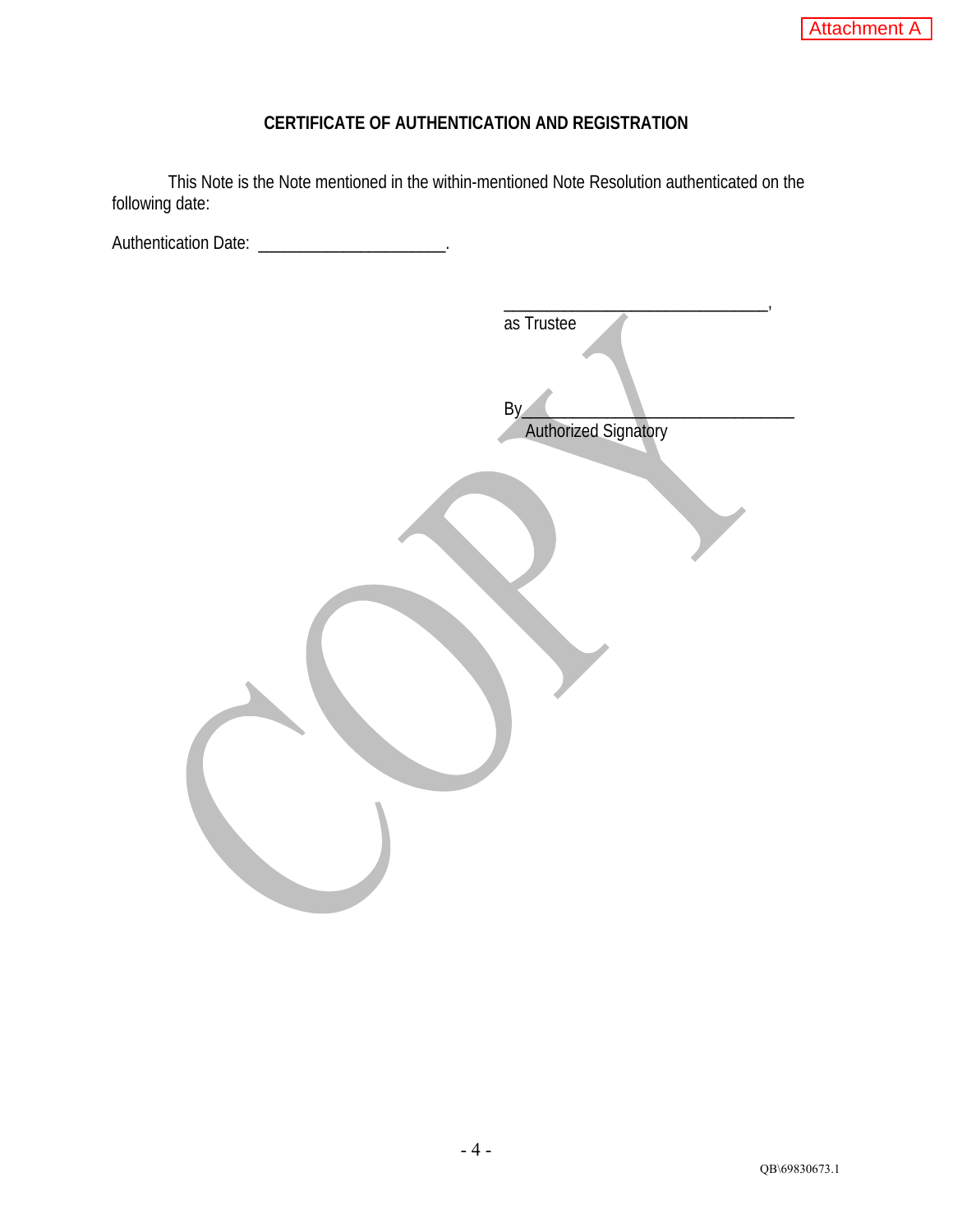## ASSIGNMENT

For Value Received, the undersigned,

\_\_\_\_\_\_\_\_\_\_\_\_\_\_\_\_\_\_\_\_\_\_\_\_\_\_\_\_\_\_\_\_\_\_\_\_\_\_\_\_\_\_\_, hereby sells, assigns and transfers unto \_\_\_\_\_\_\_\_\_\_\_\_\_\_\_\_\_\_\_\_\_\_\_\_ (Tax Identification or Social Security No. \_\_\_\_\_\_\_\_\_\_\_\_) the within Note and all rights thereunder, and hereby irrevocably constitutes and appoints \_\_\_\_\_\_\_\_\_\_\_\_\_\_\_\_\_\_\_ attorney to transfer the within Note on the books kept for registration thereof, with full power of substitution in the premises.

Date:

NOTICE: The signature to this assignment must correspond with the name as it appears upon the face of the within Note in every particular, without alteration or enlargement or any change whatever.

Signature Guaranteed

\_\_\_\_\_\_\_\_\_\_\_\_\_\_\_\_\_\_\_\_\_\_\_\_\_\_\_\_\_\_\_\_\_\_\_\_\_\_ \_\_\_\_\_\_\_\_\_\_\_\_\_\_\_\_\_\_\_\_\_\_\_\_\_\_\_\_\_\_\_\_\_\_\_\_\_\_ NOTICE: Signatures must be guaranteed by an "eligible guarantor institution" meeting the requirements of the Registrar, which requirements include membership or participation in the Securities Transfer Association Medallion Program ("STAMP") or such other "signature guarantee program" as may be determined by the Registrar in addition to, or in substitution for, STAMP, all in accordance with the Securities Exchange Act of 1934, as amended.

NOTE: The signature to this assignment must correspond with the name as written on the face of the within Note in every particular, without alteration or enlargement or change whatsoever. When assignment is made by a guardian, trustee, executor or administrator, an officer of a corporation, or anyone in a representative capacity, proof of such person's authority to act must accompany this Note.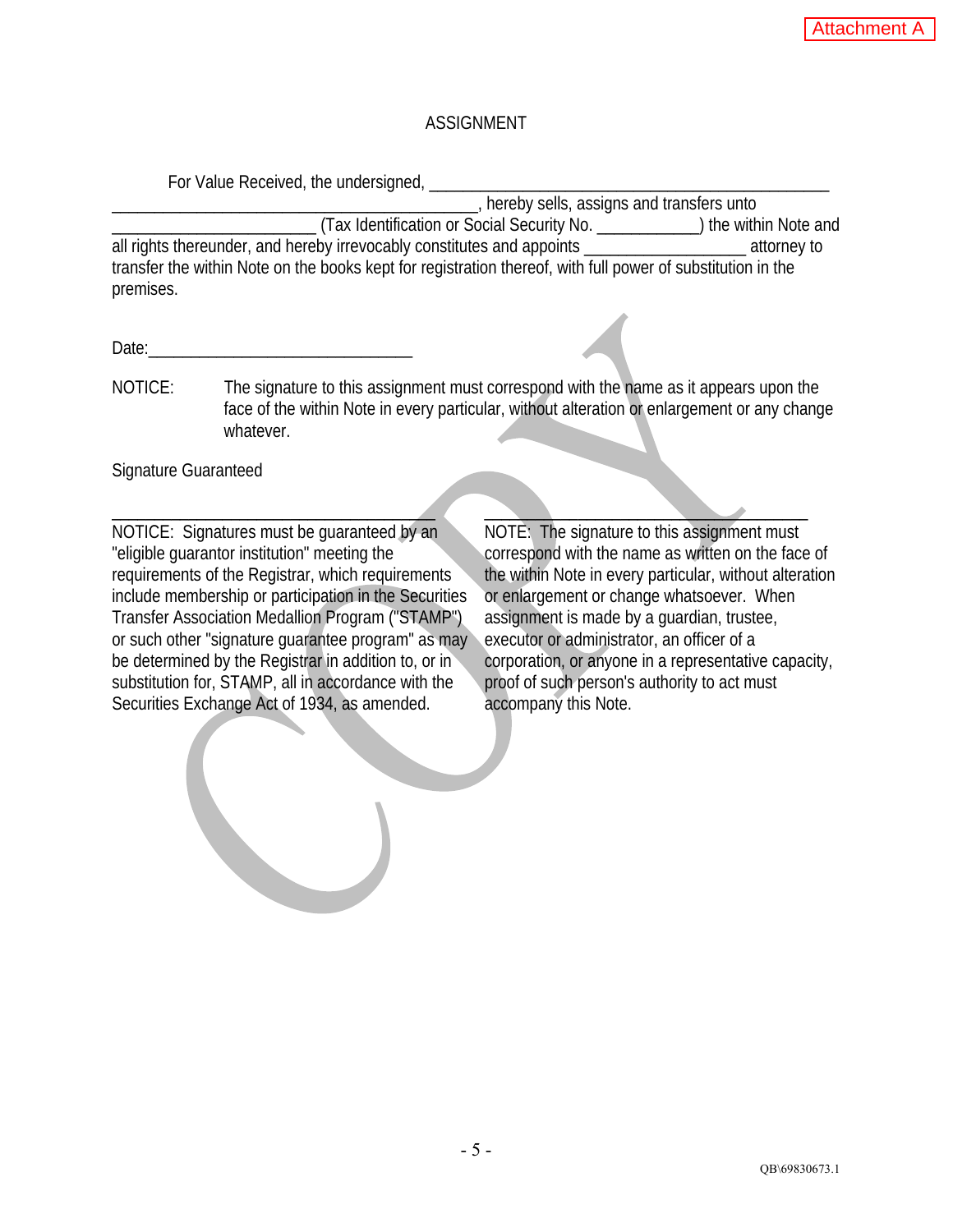### **APPENDIX B-1**

### CERTIFICATE APPROVING DETAILS OF TAXABLE TAX AND REVENUE ANTICIPATION PROMISSORY NOTES

The undersigned hereby certifies that:

1. On September 21, 2021, the Kenosha School District No. 1 (the "District") adopted a resolution (the "Resolution") authorizing the issuance and sale up to \$10,000,000 Taxable Tax and Revenue Anticipation Promissory Notes of the District (the "Notes") upon certain terms and conditions, subject to my approval.

2. On the date hereof,  $\qquad \qquad$  (the "Underwriter") offered to purchase the Notes in accordance with the terms set forth in the attached Note Purchase Agreement between the District and the Underwriter (the "Agreement"). The Notes shall be issued in the aggregate principal amount of \$\_\_\_\_\_\_\_\_\_\_\_ which is not more than \$10,000,000 as provided in the Resolution, and shall mature on and and and antither of which is later than October 28, 2022, as provided in the Resolution and shall bear interest at the rate per annum as set forth in the Agreement attached hereto.

The net interest cost of the Notes is \_\_\_\_% which does not exceed 1.50%, as required by the Resolution. The interest rate on the Notes is \, \%.

3. The Notes shall be sold to the Underwriter in accordance with the terms of the Agreement at a price of \$\_\_\_\_\_\_\_\_\_\_, plus accrued interest, if any, to the date of delivery of the Notes.

The difference between the issue price of the Notes (\$\_\_\_\_\_\_\_\_\_) and the purchase price to be paid to the District by the Underwriter (which amount constitutes the compensation paid to the Underwriter) (\$\_\_\_\_\_\_\_\_\_) is \$\_\_\_\_\_\_\_, which does not exceed \$1 for every \$1,000 of principal amount of Notes issued as provided in the Resolution.

4. I am either a Financial Officer or District Officer, as defined in the Resolution, authorized to execute and deliver this Approving Certificate, constituting our approval of the principal amount, net interest cost and purchase price for the Notes, in satisfaction of the conditions set forth in the Resolution and to execute the Agreement from the Purchaser.

5. U.S. Bank National Association is hereby appointed to serve as trustee under the Master Indenture and each Supplemental Indenture and as fiscal agent, paying agent, registrar, and authenticating agent for the Notes.

6. The Preliminary Official Statement with respect to the Notes is hereby approved and deemed "final" as of its date for purposes of SEC Rule 15c2-12 promulgated by the Securities and Exchange Commission pursuant to the Securities and Exchange Act of 1934.

7. For the purpose of paying the principal of and interest on the Notes, the amounts set forth on the debt service schedule attached hereto shall be deposited in the Debt Service Fund as provided for in the Resolution.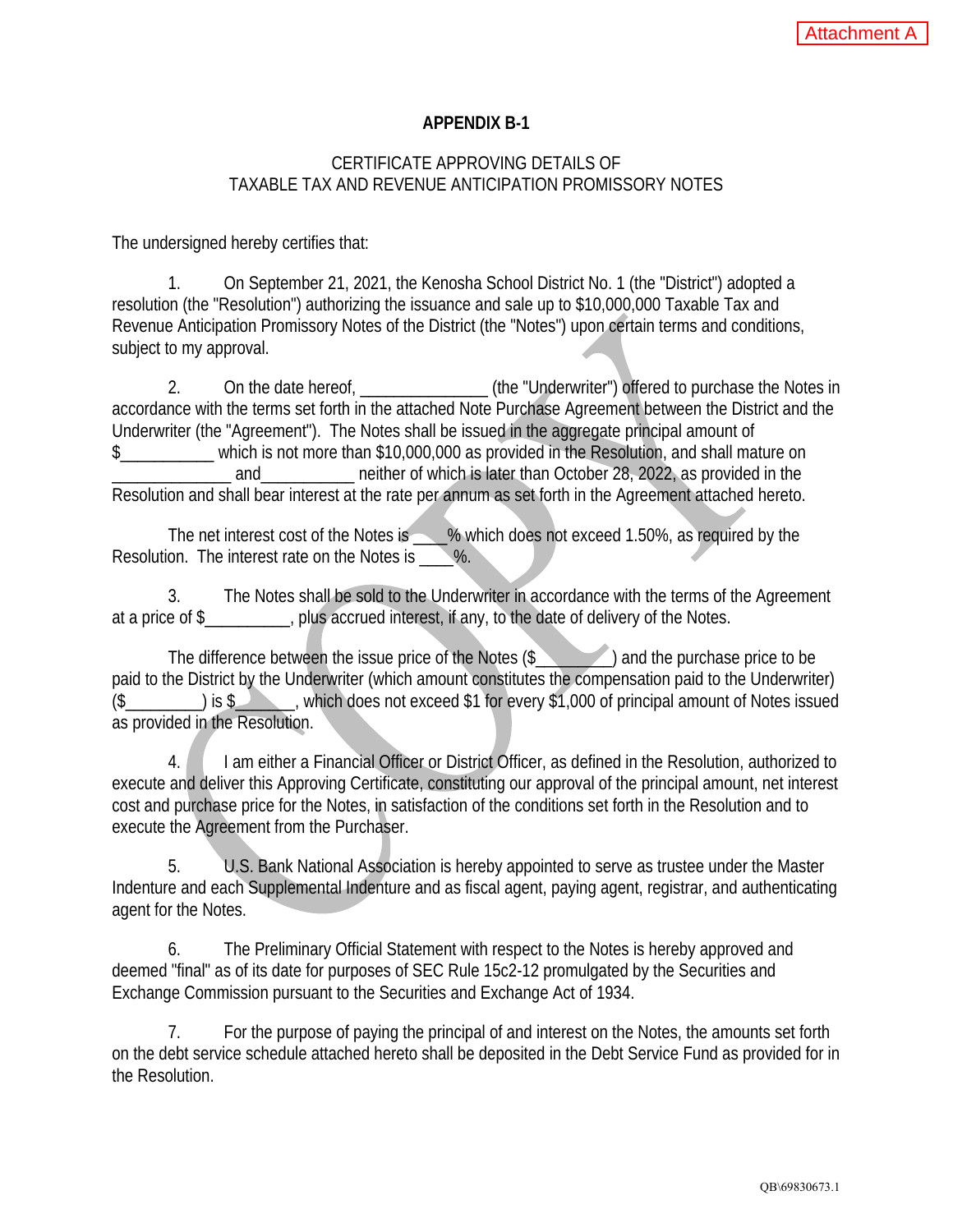IN WITNESS WHEREOF, I have executed this Certificate pursuant to the authority granted to me by the Resolution on \_\_\_\_\_\_\_\_\_\_, 20\_\_.

 $\overline{a}$ 

| Name:<br>Title: |
|-----------------|
|                 |
|                 |
|                 |
|                 |
|                 |
|                 |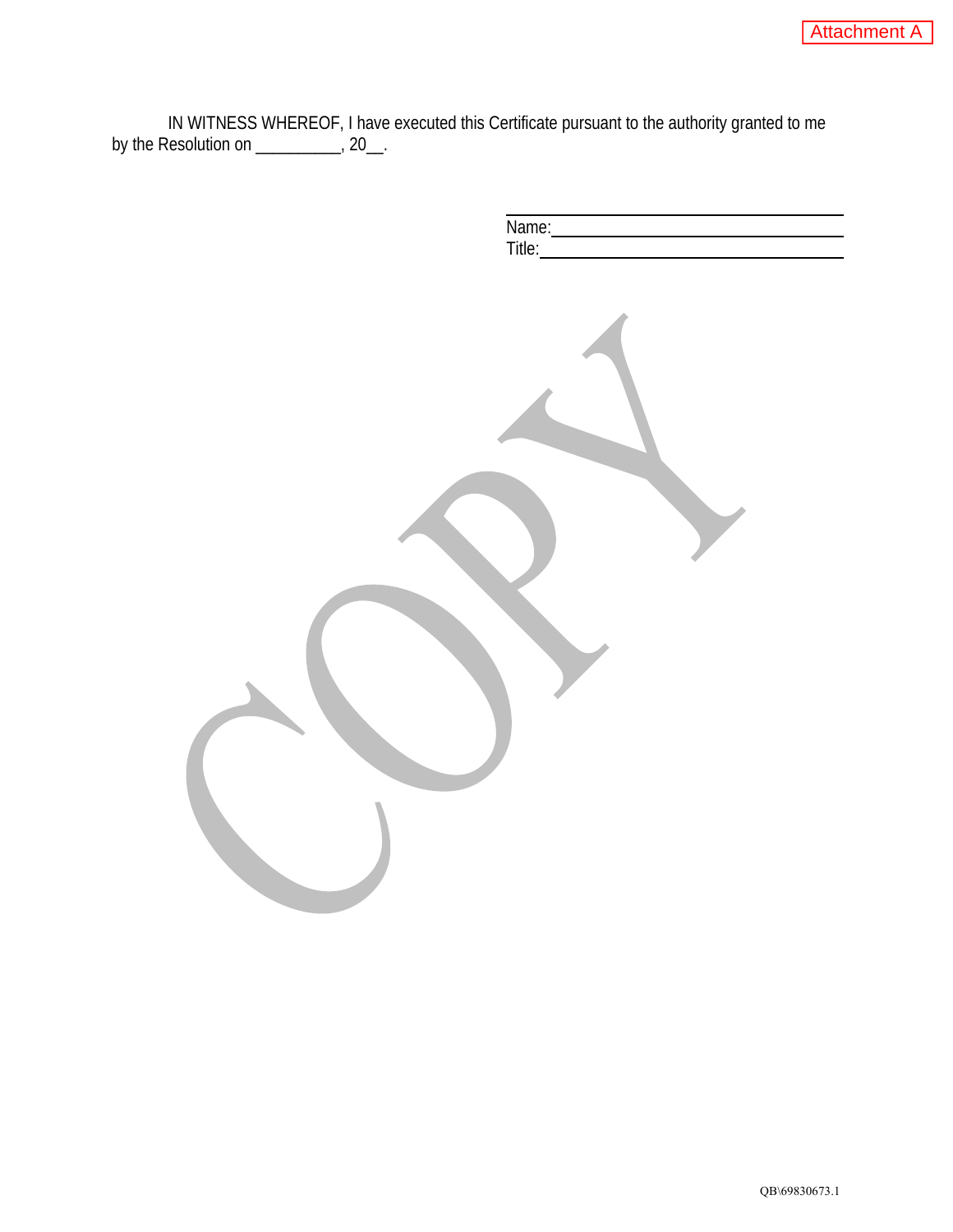## ATTACHMENT TO APPROVING CERTIFICATE

# Note Purchase Agreement

To be provided by the Underwriter and incorporated into the Certificate.

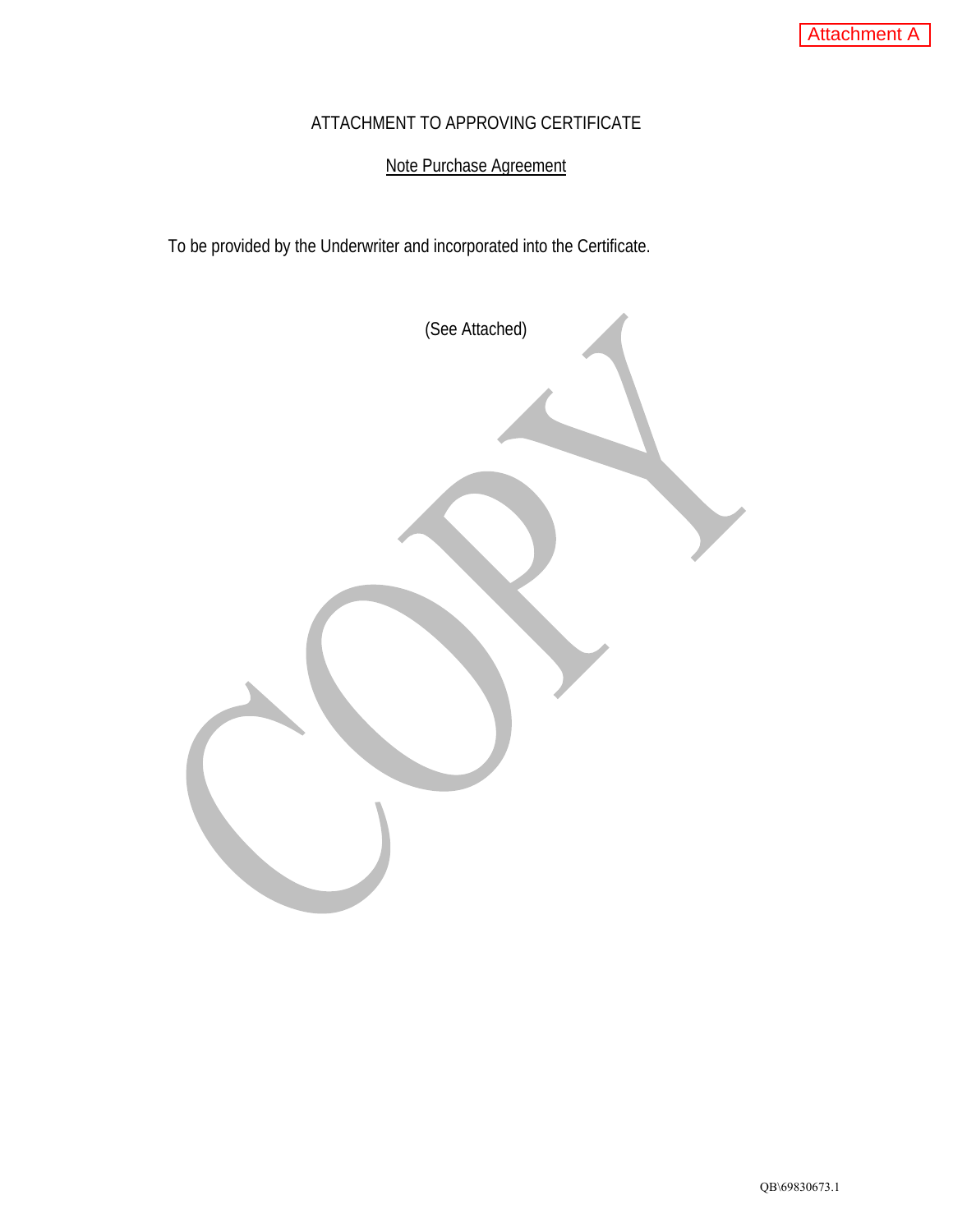# ATTACHMENT TO APPROVING CERTIFICATE

# Debt Service Schedule

To be provided by the Administrative Agent and incorporated into the Certificate.

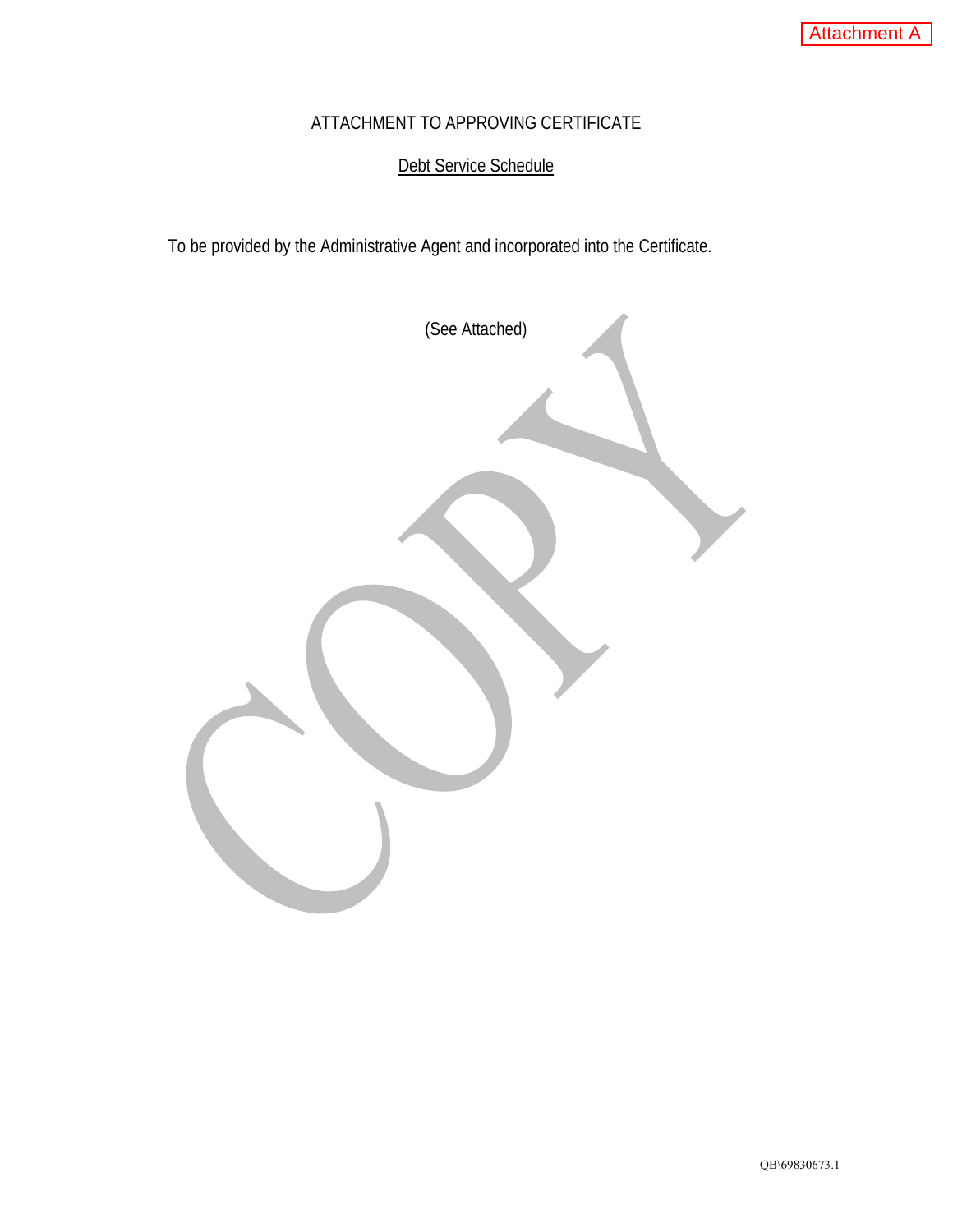### **APPENDIX C-1**

The following are the definitions of the capitalized terms used in Section 17 of the Resolution and not otherwise defined in the Resolution:

1. "Financial Obligation" means a (i) debt obligation; (ii) derivative instrument entered into in connection with, or pledged as security or a source of payment for, an existing or planned debt obligation; or (iii) guarantee of (i) or (ii). The term Financial Obligation shall not include municipal securities as to which a final official statement has been provided to the MSRB consistent with the Rule.

2. "Material Event" as defined in the Rule means any of the following events with respect to the Note(s):

- a. Principal and interest payment delinquencies;
- b. Non-payment related defaults, if material;
- c. Unscheduled draws on debt service reserves reflecting financial difficulties;
- d. Unscheduled draws on credit enhancements reflecting financial difficulties;
- e. Substitution of credit or liquidity providers, or their failure to perform;
- f. Adverse tax opinions, the issuance by the Internal Revenue Service of proposed or final determinations of taxability, Notices of Proposed Issue (IRS Form 5701- TEB) or other material notices or determinations with respect to the tax status of the Notes, or other material events affecting the tax status of the Notes;
- g. Modifications to rights of security holders, if material;
- h. Note calls, if material, and tender offers;
- i. Defeasances;
- Release, substitution, or sale of property securing repayment of the securities, if material;
- k. Rating changes;
- l. Bankruptcy, insolvency, receivership or similar event of the District;
- m. The consummation of a merger, consolidation, or acquisition involving the District or the sale of all or substantially all of the assets of the District, other than in the ordinary course of business, the entry into a definitive agreement to undertake such an action or the termination of a definitive agreement relating to any such actions, other than pursuant to its terms, if material;
- n. Appointment of a successor or additional trustee or the change of name of a trustee, if material.